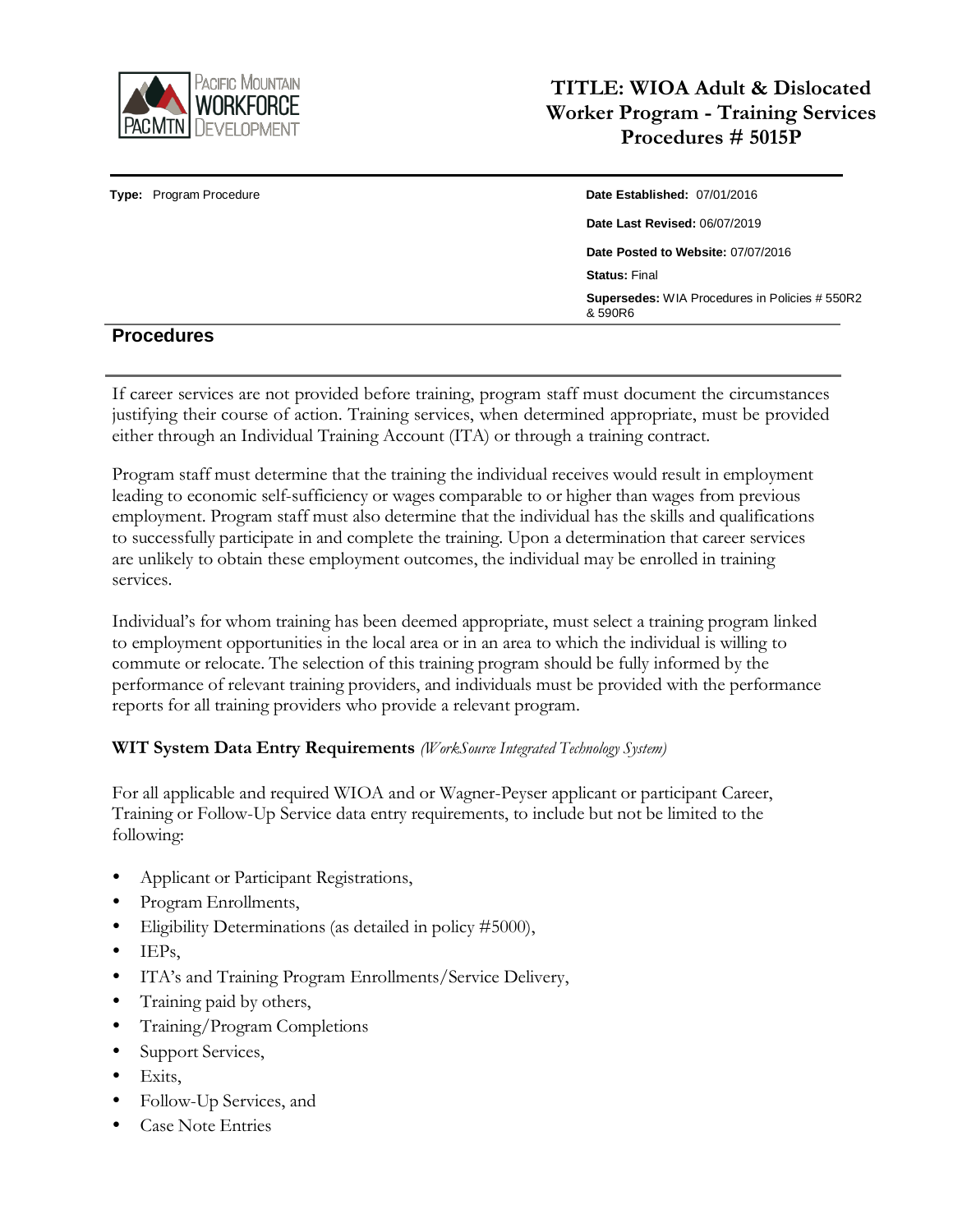Staff must follow all data requirements as necessary per Policy 1020 - Data Integrity and Performance Reporting Requirements and Handbook, as applicable for entry within the WIT System

Please follow all current and future Workforce Integrated Technology (WIT), System guidance, training, instructional materials and direct departmental or program supervisor instruction and policies developed.

If applicant or participant information is already entered in the WIT System, staff must verify that the information is current and/or make updates. If required by program, print out the applicable or necessary document, obtain signatures and place in the hard copy file. Please note all system data updates or changes in case note.

To deliver Career or Training Services, the program staff person is required to enter participant and program specific data which will create an Individual Employment Plan/Service Plan.

#### **Data Validation Note:**

For Dislocated Worker program qualifying participants, the date of dislocation entered must be documented in the file with:

- Verification from employer
- Rapid Response list
- Notice of Layoff
- Public announcement with UI cross-match
- Self-attestation for transitioning military by the Army Career Alumni Program (ACAP)
- Self-certification from military applicant

Applicants who identify them self as a veteran must have a copy of their DD214 in their participant file. The dislocation date must have the month, day and year.

Any discrepancies arising between PacMtn policy and or procedures with federal and state provisions due to current or *future revisions will default to the current minimum federal and state regulations and guidance available. PacMtn* policy and or procedures may set forth stricter requirements than provided by federal and state guidance, but in no case *will PacMtn policy and or procedures not meet minimum federal and state policy.*

#### **References**

Workforce Innovation and Opportunity Act of 2014 WIOA Final Rule; 20 CFR Parts 676,677, and 678; Federal Register, Vol. 81, No. 161, August 19, 2019 WIOA Final Rule; 20 CFR Parts 603, 651, 652, et al; Federal Register, Vol. 81, No. 161, August 19, 2019

Training and Employment Guidance Letter (TEGL) 3-15, 17-05 WorkSource System Policy 1019 R4, Attachment A - Eligibility Handbook

PacMtn Policy # 5015 - Training Services PacMtn Policy # 5100 Individual Training Account (ITA)

Compliance with the state's eligibility policy will be based on the version of the handbook in effect at the time of the action or activity that may be at issue.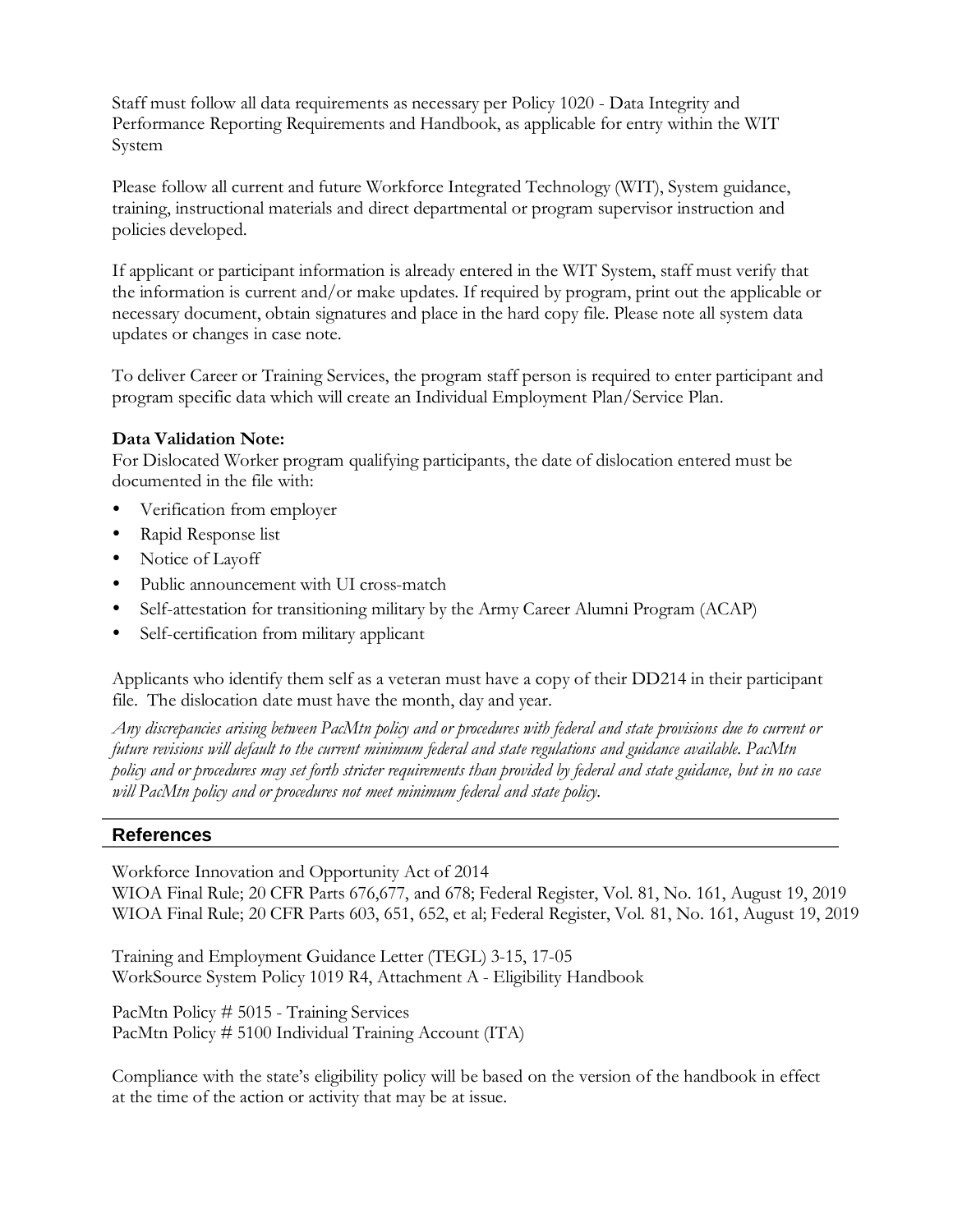## **DATE APPROVED: June 4, 2016, 6/13/2019**

**Direct Inquiries to: Pacific Mountain Workforce Development Council 1570 Irving Street SW Tumwater, WA 98512 Telephone: (360) 704-3568 Email: [Info@pacmtn.org](mailto:Info@pacmtn.org)**

PacMtn is an equal opportunity employer/program. Auxiliary aids and services are available upon request to individuals with disabilities. WA Relay 711